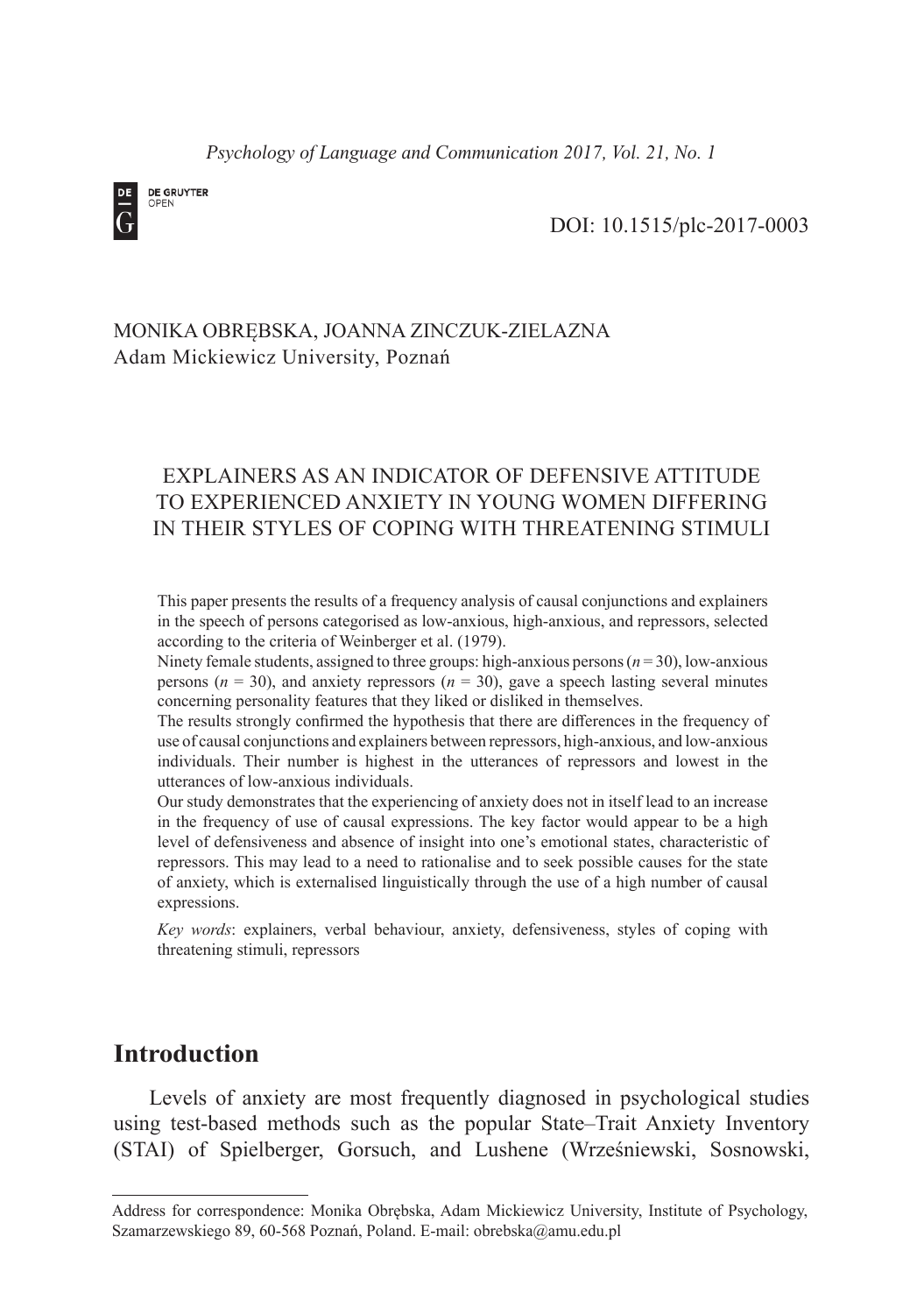& Matusik, 2002). An advantage of such methods is their ease of application, but a weakness is their declarative nature, which makes them susceptible to various kinds of conscious or unconscious attempts to falsify the results. To exclude these researchers often use untruthfulness scales, such as the popular Social Approval Scale (Crowne & Marlowe, 1960, 1964) used in studies of psychometric orientation, where certain tests are verified in terms of their susceptibility to the effect of social approval and the possibility of falsification of the results by the subject. They are also used in tests to diagnose individual differences in the level of need for social approval and the associated tendency towards defensive repression or denial of the possession of undesirable features.

Analysing the results obtained by subjects on scales used to measure trait anxiety and tendency to react in a socially approved manner, Weinberger, Schwartz, and Davidson (1979) distinguished four groups of persons, differing in their style of coping with threatening stimuli: low-anxious persons, highanxious persons, repressors, and defensive high-anxious persons. In creating this typology, Weinberger et al. (1979) noticed that the group of persons achieving low scores on the anxiety scale was not homogeneous. It included both persons with genuinely low levels of anxiety and persons who reacted to stressful conditions with a high level of physiological and behavioural arousal in spite of having low declared levels of anxiety. Identifying and describing the latter group, the researchers proposed a new way of conceptualising the psychoanalytically based mechanism of repression. By considering repression in categories of a personality variable, i.e. as one of the coping styles, they enabled the use of the rich and precise methodology of cognitive psychology and an experimental approach to the testing of this phenomenon.

In our research, we decided to analyse the utterances of subjects selected according to the criteria of Weinberger et al. (1979) by questionnaire-based methods to compare the frequency of use of causal expressions, which are considered by many researchers (Weintraub & Aronson, 1974; Natale, Dahlberg, & Jaffe, 1978) to be one of the most reliable verbal indicators of state anxiety and defensiveness. We wished to investigate whether repressors use causal expressions more frequently than persons in the high-anxious and low-anxious groups, thus revealing – outside their conscious control – their anxiety and high level of defensiveness.

The paper is structured as follows. In Section 2, a concise review of the most relevant literature on lexical indicators of anxiety and defensiveness will be presented, and Section 3 will describe research into styles of coping with threatening stimuli. In Section 4, the methodology on which the present study is based will be described. The results of the analysis are discussed in Section 5, and Section 6 summarises the main findings and contains comments on their limitations and strengths.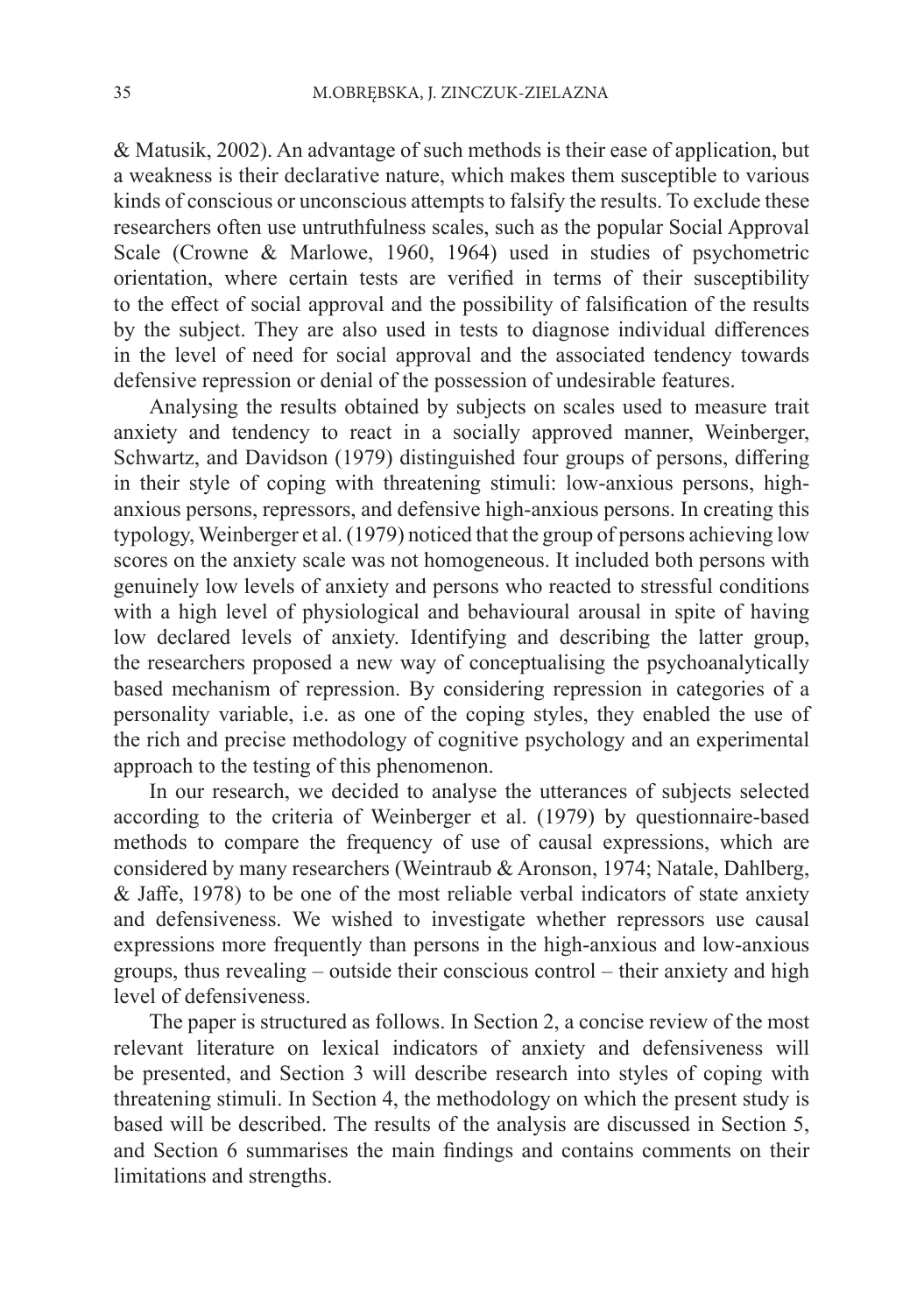#### **Lexical indicators of anxiety and defensiveness**

Anxiety may be understood, firstly, as a transient and situationally conditioned emotional state that is manifested by specific physiological changes, such as raised pulse and breathing rate (e.g. Newton & Contrada, 1992), expressive behaviour such as facial expressions (e.g. Zinczuk, 2008), and subjective experiences characterised by fears and cognitive unease. State anxiety is regarded as the emotional component of risk assessment behaviour (Blanchard & Blanchard, 2008; Perkins et al., 2012), in contrast to fear or panic, which are viewed as the emotional accompaniment of flight. The second way of viewing anxiety is as a relatively stable personality trait that makes a person liable to perceive objectively unthreatening situations as threatening and to react to them with disproportionately strong states of anxiety. Trait anxiety is proposed to serve as a vulnerability factor for greater frequency and intensity of anxiety experiences, as well as the development of anxious pathology (Elwood et al., 2012). A popular questionnaire constructed to differentiate between state anxiety and trait anxiety is the STAI (Spielberger et al., 1983), which has been adapted to Polish by Wrześniewski and Sosnowski (2002).

In order to determine anxiety levels in the examined individuals, their lexical choices are analysed in addition to pencil-and-paper methods and physiological or behavioural indicators. It is assumed that the state of anxiety is unconsciously reflected in the structure of language, and that the lexical choices made by subjects are a good predictor of that state (Gottschalk, 2013; Saunders, 1974). In the context of a high level of anxiety, analyses have mostly focused on the use of the pronoun *I* (Brockmeyer et al., 2015; Bucci & Freedman, 1981; Zimmermann et al., 2016), particles and negatives (Gawda, 2007; Mahl, 1987a; 1987b; Obrębska & Zinczuk-Zielazna, 2016), and so-called *cognitive words*, i.e. words describing the processes of insight and arriving at understanding, which are an important indicator of a decreased level of anxiety and an improved state of mental health (Pennebaker, Mehl, & Niederhoffer, 2003).

For Ertel (1985), the state of anxiety also manifests itself in a higher degree of dogmatisation of expressed messages, which has also been confirmed by the present authors' own study (Zinczuk-Zielazna & Obrębska, 2016). The study showed that individuals with a high level of anxiety (conscious or repressed) use dogmatic expressions in their utterances (e.g. *zawsze, wszyscy, nikt, całkowicie, trzeba, na pewno [always, everybody, nobody, totally, it's necessary, surely]*) significantly more often, and non-dogmatic ones significantly less often than low anxious individuals, expressing doubts and a lack of confidence (e.g. *czasem, rzadko, może, prawie, chyba [sometimes, rarely, perhaps, almost, maybe]*). These results are consistent with the results of the classic research of Rokeach (1960), continued contemporarily for example by Rappaport (1978, 1979), Redfering (1979), and Johnson (2010). Those studies indicate that traits of the belief system externalised in the utterances of high-anxious individuals, such as excessive generalisation, rigidity, a sense of constraint, being closed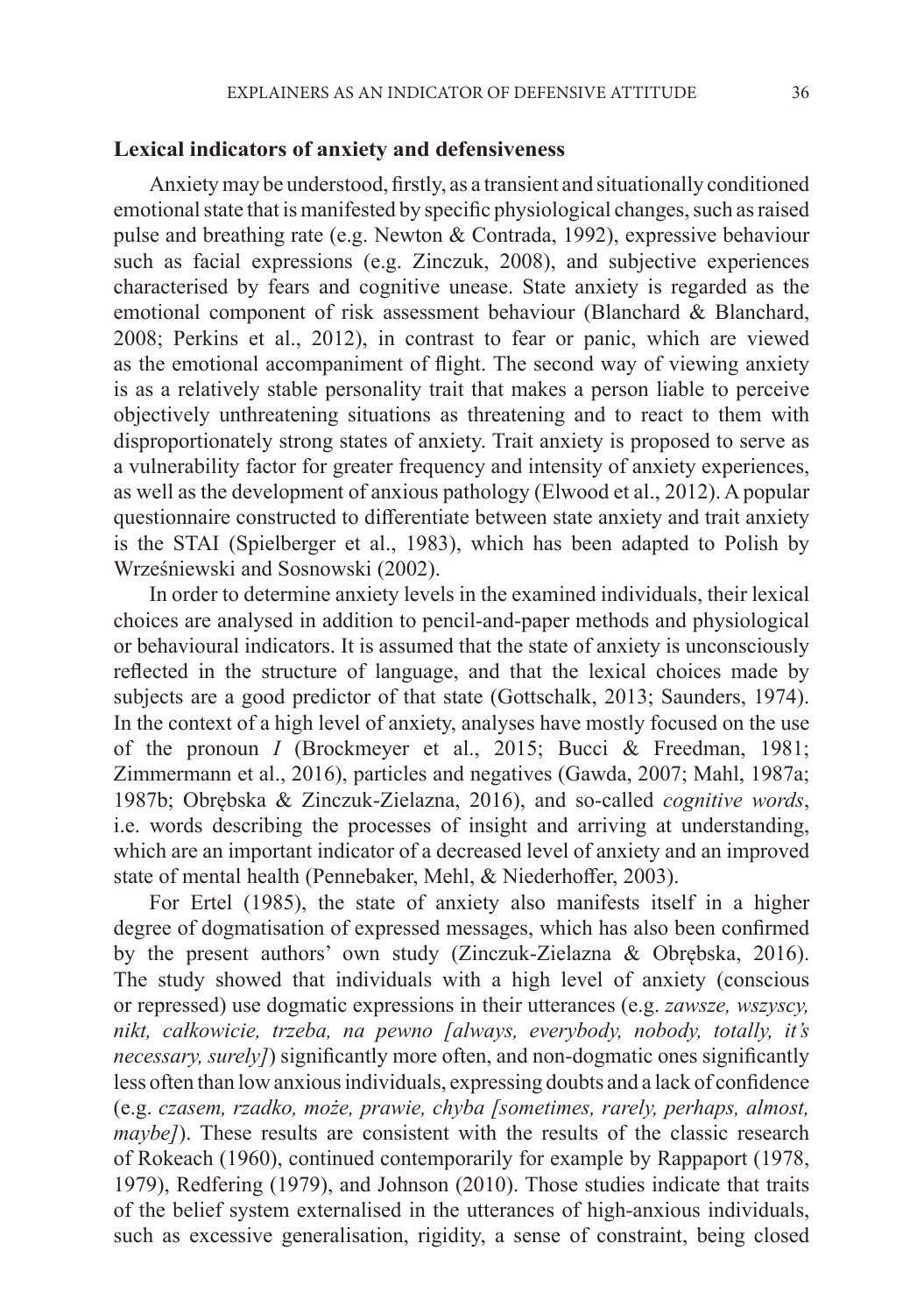to influence, isolation of beliefs, and a strong conviction about their truthfulness, can be recognised as a set of defensive reactions which are used for protection against anxiety.

Mahl (1987b), on the other hand, devoted much attention to pauses, disruptions, and "small" parts of speech such as pronouns, conjunctions, and particles, which in his opinion occur in utterances more often if a speaker is experiencing anxiety. He examined the utterances of patients during psychotherapy (Mahl, 1956), the language of children regarded as anxious (Zimbardo, Mahl, & Barnard, 1963), and the spontaneous speech of healthy individuals in situations arousing anxiety (Kasl & Mahl, 1965; Mahl, 1987a). He stated that the proportion of the number of disruptions to the overall number of uttered words is positively correlated with anxiety. The proportion may therefore be considered as a measure of a speaker's anxiety. This is also confirmed by the results of research on the lexical choices of individuals suffering from schizophrenia (Obrębska & Obrębski, 2007): The number of particles, conjunctions, and pronouns in the utterances of sufferers was significantly larger than in the utterances of healthy individuals, which may be related to the high level of anxiety accompanying schizophrenia.

In turn, Argaman (2010) explored the possible relationships between the intensity of emotions and the lexical modalities for expressing those emotions. Based on an experiment in which subjects described the emotions experienced while watching films, he distinguished a number of verbal indicators of high emotional intensity, such as lexical intensifiers (e.g. *most*), lexical reducers (e.g. *least*), repetitions, use of the first person singular, similes and metaphors, exclamations, interjections, and descriptive emphasis. This experiment confirmed that significant differences exist between the lexical modalities found in texts produced with lower emotional intensity and those produced with greater emotional intensity.

In Poland, the effect of anxiety on the structure of utterances has been studied by, among others, Gawda (2007). In her research on antisocial personalities, she noted that a high level of anxiety is positively correlated with the length of narrative constructions, the frequency of description of actions, and the quantity of categorical expressions such as *always*, *never*, *nothing*, *at all*, which are linked to a lower tolerance of uncertainty and the need for immediate resolution of ambiguities and doubts.

In the present study, the authors decided to look into the subjects' utterances in terms of the use of conjunctions and expressions serving to define causality (the so-called *explainers*), which are regarded by many researchers as one of the most reliable indicators of anxiety. Weintraub and Aronson (1974) and Weintraub (1989) connect that use with a need for making excuses and seeking explanations, which intensifies due to the state of anxiety; Natale, Dahlberg, and Jaffe (1978), on the other hand, link it to a high degree of defensiveness<sup>1</sup>. Analysing the 1 The concept of defensiveness, initially identified with repression, was introduced to psychology by Sigmund Freud at the turn of the 20th century. He viewed it as an unconscious mechanism whereby threatening thoughts, images, feelings or desires were removed from the consciousness. He believed that defensiveness made it possi-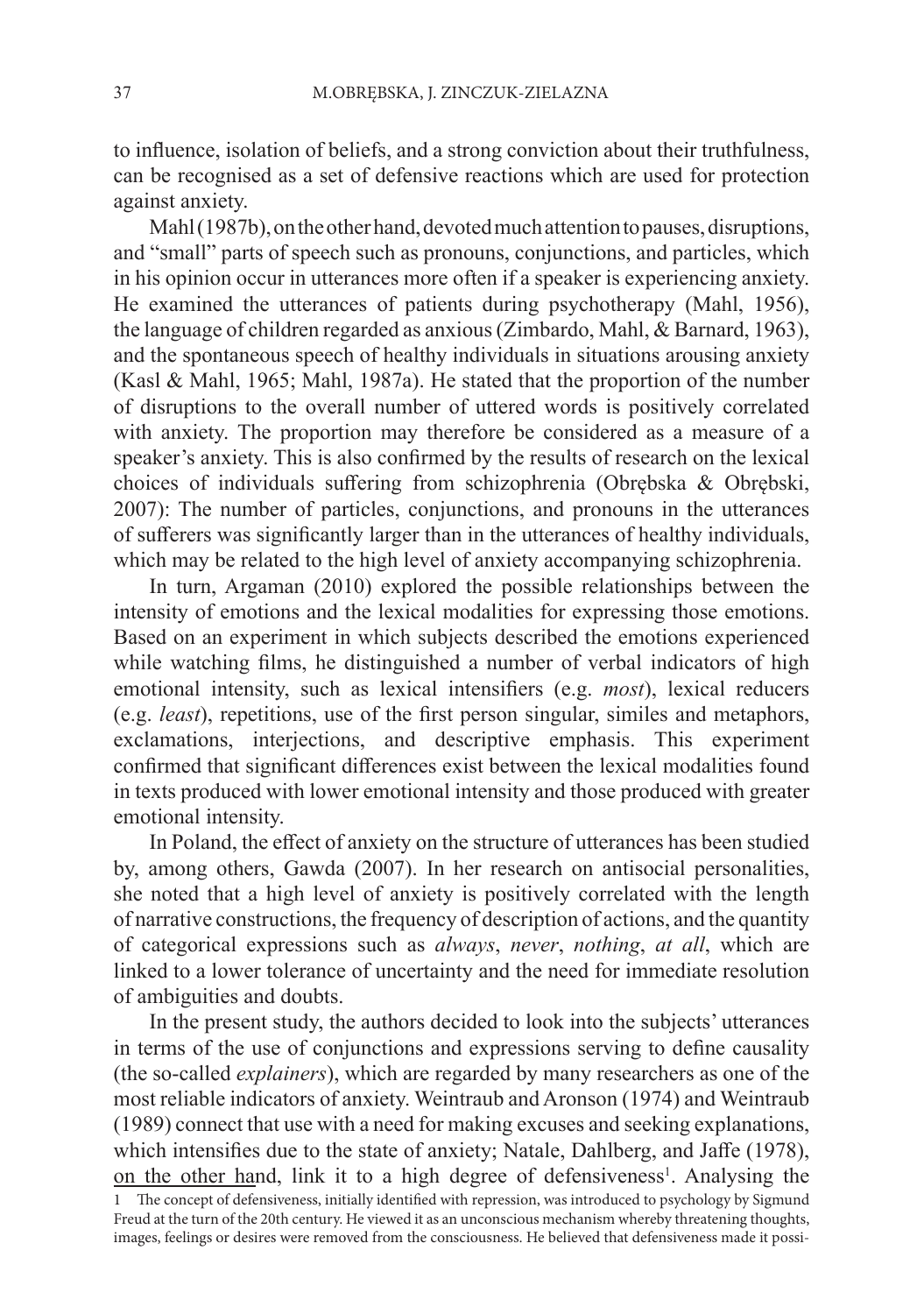utterances of participants in psychoanalytical sessions<sup>2</sup>, they noted that explainers become a frequent lexical attempt at defensive processing of experienced anxiety, being the externalisation of the psychological mechanism of rationalisation. In the course of the session and with a decreasing level of anxiety, the number of explainers in the utterances of the examined subjects also decreased.

These classical studies of lexical correlates of defensiveness are referenced by, among others, Gottschalk, Fronczek, and Bechtel (2004) and Gottschalk (2013). They analysed short 5-min speeches made by healthy subjects and by persons suffering from various psychological disorders (depression, schizophrenia, anxiety disorders) in terms of certain forms of speech (such variables as rate of speech, frequency and duration of pauses, frequency of incomplete words and of non-lexical vocalisations) and content (considerations of the meanings, relationships, objects, concepts, and processes symbolised by words), as well as the grammatical classifications of words (including adjectives, adverbs, nouns, pronouns, verbs, prepositions, conjunctions, and interjections). Their analyses show that, besides causal expressions, high levels of anxiety and defensiveness are also significantly correlated with verbal displacements and denials of anxiety, across different groups of subjects, ranging from mentally and physically healthy individuals to emotionally disturbed criminals and schizophrenic patients.

*Defensiveness* is defined in this context as the endorsement of socially desirable yet unlikely traits, as well as the denial of common yet undesirable traits (Crowne & Marlowe, 1960, 1964). Defensive individuals seem to selectively "repress", "defend against", or direct attention away from threatening stimuli, avoid unpleasant information, and deny experiencing negative emotions such as anxiety (Temple & Cook, 2007). According to the vigilance–avoidance theory (Derakshan, Eysenck, & Myers, 2007), people with defensive tendencies initially exhibit a rapid reaction of vigilance with respect to stimuli that pose a threat to their self-image. This early reaction triggers physiological changes and expressive behaviours. There then follows a process of avoidance of threatening stimuli, involving the action of specific avoidant cognitive biases (attentional, interpretive, and memory) that inhibit the conscious experience of anxiety.

None of the aforementioned studies of verbal indicators of anxiety analysed the influence of individual variables, connected with type of personality or style of coping with experienced anxiety, on the verbal behaviour and lexical choices of the examined individuals. In the present study, the authors decided to differentiate the examined groups, taking into account different styles of coping with threatening stimuli in accordance with the typology proposed by Weinberger, Schwartz, and Davidson (1979). Analysing the subjects' results on scales measuring anxiety traits and inclination to react in a socially approved manner,

ble to avoid anxiety and unpleasantness, but also caused distorted perception, making it difficult or impossible to solve problems, and blocked the possibility of unloading the excess of excitement generated by impulsive feelings and desires.

<sup>2</sup> The researchers analysed spontaneous utterances of 7 patients (4 men and 3 women) for 1 year and a half of psychotherapy (3 sessions a week).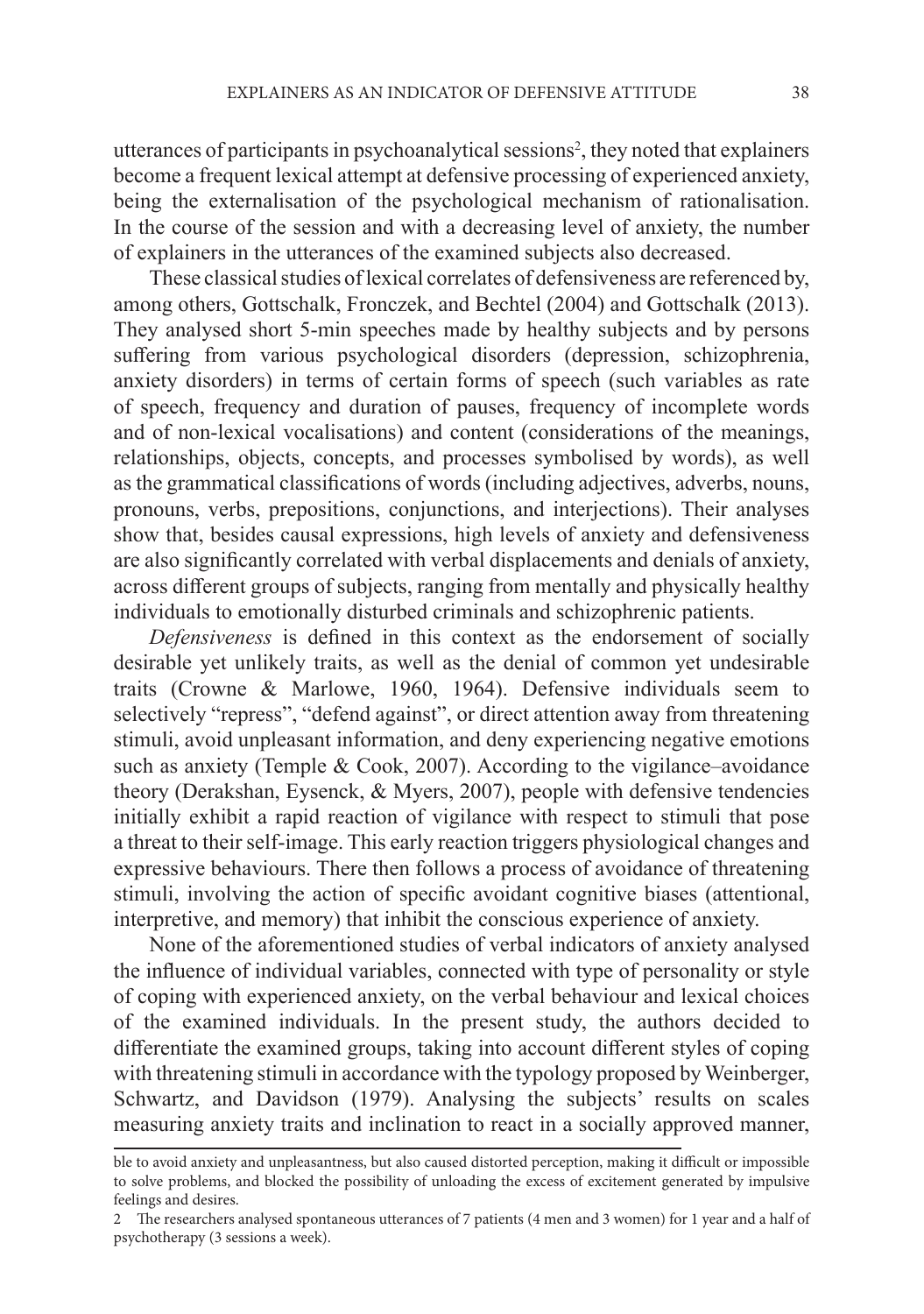they distinguished four groups differing in their style of coping with threatening stimuli: truly low-anxious individuals, high-anxious individuals, repressors, and defensive high-anxious individuals.

## **Styles of coping with threatening stimuli**

Issues of anxiety, particularly that of the mutual relationship between the dimensions of trait anxiety and state anxiety, would appear to be of key importance for understanding the way of functioning of people representing the coping styles described by Weinberger et al. (1979). The first group consists of low-anxious persons, who return low scores on scales of both trait anxiety and social desirability (defensiveness), which points to a lack of inclination to falsify the results of tests towards a better psychological adaptation. Low-anxious individuals are marked by a low level of anxiety both in self-reporting and by other indicators of the emotional process: behavioural and physiological. High-anxious individuals, on the other hand, are characterised by a high intensity of anxiety and low social desirability (defensiveness). In stressful situations these individuals strongly experience a state of anxiety, which is usually conscious and expressed, for example by disclosing details from their private life which are not required in the study (Myers, 2010).

Another group is individuals using repression (repressors) who score low on the anxiety trait scale and high on social desirability scales (defensiveness). They show a low inclination to consciously experience anxiety during a distressing task, but simultaneously display high anxiety through physiological and behavioural indicators (Asendorph & Scherer, 1983; Derakshan & Eysenck, 1997, 2001a, 2001b; Myers, 2000, 2010). An interesting trend in research on this subject concerns the question of whether repressors avoid threatening stimuli intentionally and consciously or in an automatic and unconscious way. This dilemma remains unsolved (cf. Zinczuk & Draheim, 2009). Some researchers (Weinberger & Davidson, 1994) assume that repressors report experiencing a substantially lower intensity of emotions as compared to the level of physiological and expressive arousal because they avoid experiencing emotions on a conscious level, perform defensive self-deception and are deeply convinced that they are not inclined to experience anxiety and other negative emotions. However, other researchers (Baumeister & Cairns, 1992) assume that people described as repressive may in some situations purposefully estimate their level of anxiety below that which is actually experienced and intentionally control the impression they give, presenting themselves more favourably.

The final group consists of defensive high-anxious individuals scoring highly on both the scale of anxiety traits and that of social desirability (defensiveness). So far, this group is the least well known. Defensive high-anxious individuals are described as experiencing embarrassment and worry and expressing discomfort in situations involving the disclosure of information required in studies.

The above characteristics are summed up in Figure 1.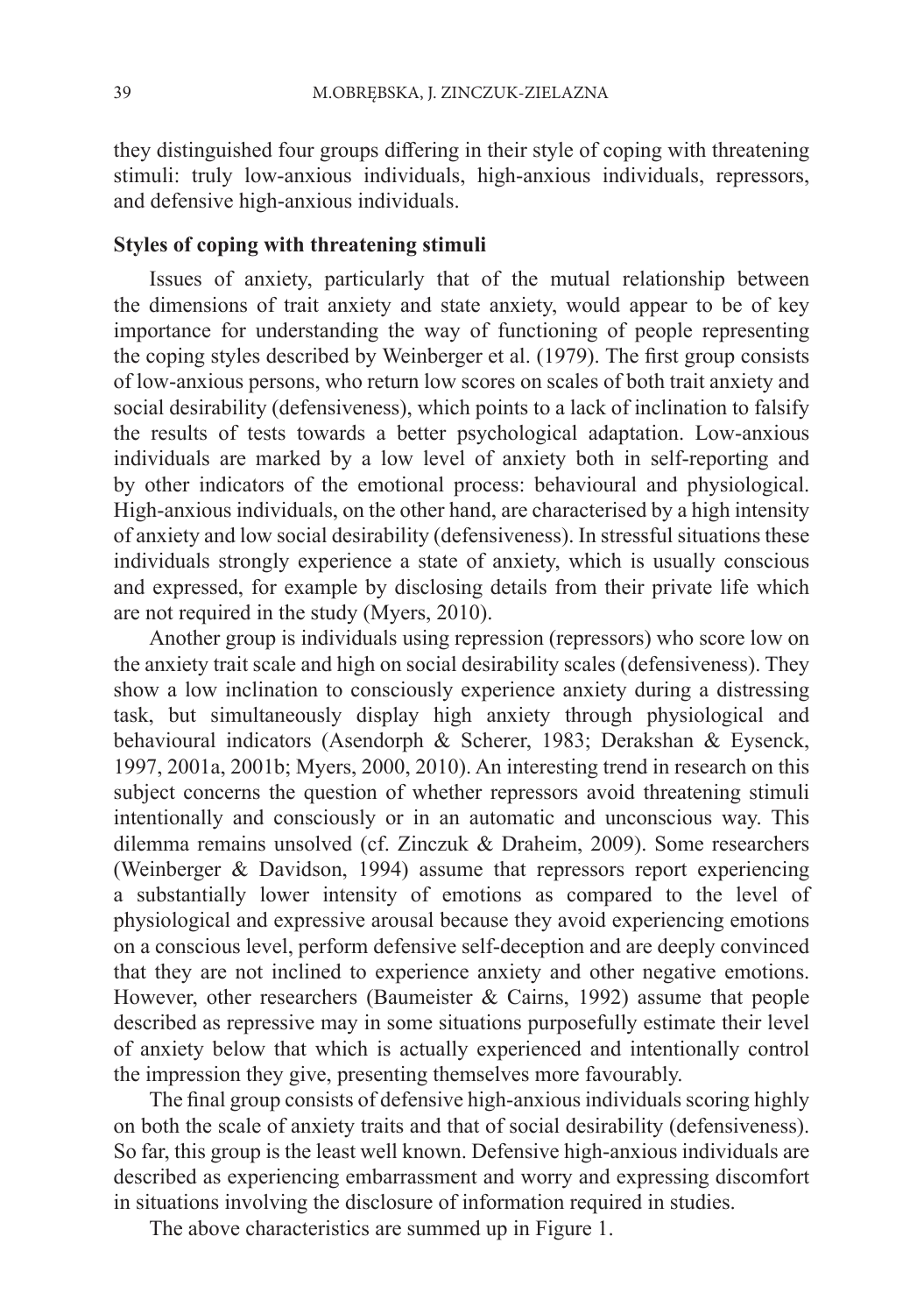

*Figure 1.* Four styles of coping with threatening stimuli as defined by Weinberger et al. (1979).

In seeking indicators of experienced anxiety, researchers have most frequently used methods measuring the physiological aspect of emotions (e.g. heartbeat) or various types of expressive behaviour (e.g. facial expression). In this study, the authors decided to analyse utterances of the subjects, which may, in a manner beyond their control, reveal their state of anxiety. The authors analysed the texts of utterances of three out of four groups of individuals selected according to the criteria of Weinberger, Schwartz, and Davidson – low-anxious individuals, individuals with a repressive style of coping with threatening stimuli, and high-anxious individuals – to compare the frequency of use of conjunctions and explainers, which are considered to be an important indicator of anxiety. The authors assumed, in accordance with the research of Weintraub and Aronson (1974), Weintraub (1989), and Natale, Dahlberga, and Jaffe (1978), that the number of these expressions is largest in the utterances of repressors, who have high anxiety and high defensiveness, and lowest in the utterances of lowanxious individuals. This is reflected in the following research hypothesis:

H1. There exist differences in the frequency of use of causal conjunctions and explainers between repressors, high-anxious, and low-anxious individuals: The number is highest in the utterances of repressors and lowest in the utterances of low-anxious individuals.

# **Method**

### **Participants**

To investigate the above hypothesis, the authors conducted a study consisting of two stages. The goal of the survey stage was to select groups of individuals representing the coping styles defined by Weinberger et al. and to obtain initial data on differences between the groups. The participants were 570 students of 14 different fields (special teacher training, general teacher training, philosophy, political science, cognitive science, biology, geography, environmental protection, Polish, English, history, musicology, art history, and archaeology). Their average age was 21. The respondents completed the Spielberger et al. STAI as adapted to Polish by Wrześniewski et al. (2002) and the Marlowe–Crowne Social Approval Scale as adapted to Polish by Siuta (1989).

The laboratory stage of the study involved 90 women each selected (from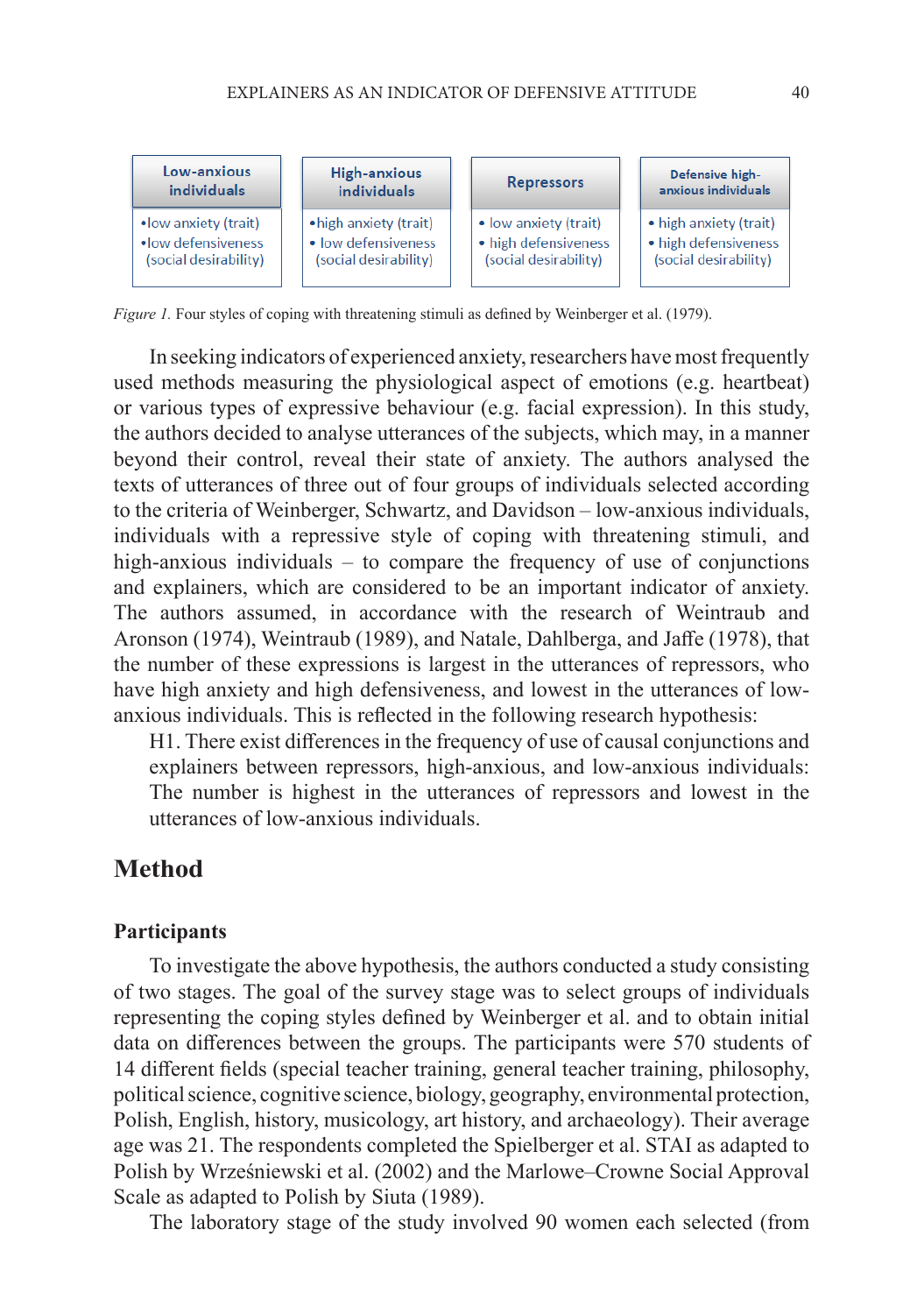the initial group of 570 persons) and classified into one of the three groups – high-anxious individuals  $(n=30)$ , repressors  $(n=30)$ , and low-anxious individuals  $(n = 30)$  – on the basis of the results scored in the STAI and the Marlowe– Crowne Social Desirability Scale, differing by one standard deviation from the average. Since cluster analysis using the *k*-means method did not show a cluster characteristic of defensive high-anxious individuals, that group was not included in the study.

The gender variable is significant when considering the predisposition to experience anxiety. Some studies show women to have higher levels of anxiety than men; for example, in a study by Noël et al. (2013) women exhibited significantly higher levels than men according to the Anxiety Sensitivity Index (ASI; Reiss, Peterson, Gursky, & McNally, 1986) and the Penn State Worry Questionnaire (PSWQ; Meyer, Miller, Metzger, & Borkovec, 1990). Similarly, a study by Keogh (2004) confirmed the assumption that there are differences between men and women in anxiety sensitivity – women reported higher levels of AS than men. There is evidence that gender can moderate the strength of correlation between implicit and explicit measures; for example, Donges et al. (2015) found a link between attachment anxiety and implicit self-concept of neuroticism in women but not in men. It was therefore decided to restrict the present study group to women only. Men will be tested in a separate study, which will consequently enable the identification of possible differences between the sexes in the propensity to use explainers in situations where anxiety is experienced.

## **Procedure**

Participants  $(N=90)$  were assigned a task which might be potentially stressful: giving a speech of several minutes in front of a two-person audience composed of experts (psychologists). The speech was intended to concern personality traits of the subject which the subject liked and disliked. The subject had about 10 min to prepare the speech, and then entered another room where the audience was waiting. After the stage of speaking freely, the subject was asked eight standard questions (the same for all participants) by members of the audience:

- 1. Is there any other feature of your personality that you do not like?
- 2. Is there any other feature of your personality that you like?
- 3. In your opinion, what features do people like about you?
- 4. In your opinion, what features do people not like about you?
- 5. Please reveal some negative aspect of yourself that your friends are not aware of.
- 6. Do you consider yourself attractive?
- 7. Is this conversation difficult for you?
- 8. Do you want to add something?

The subjects were not told in advance that they would be asked questions by the audience of experts. It was expected that this part of the procedure might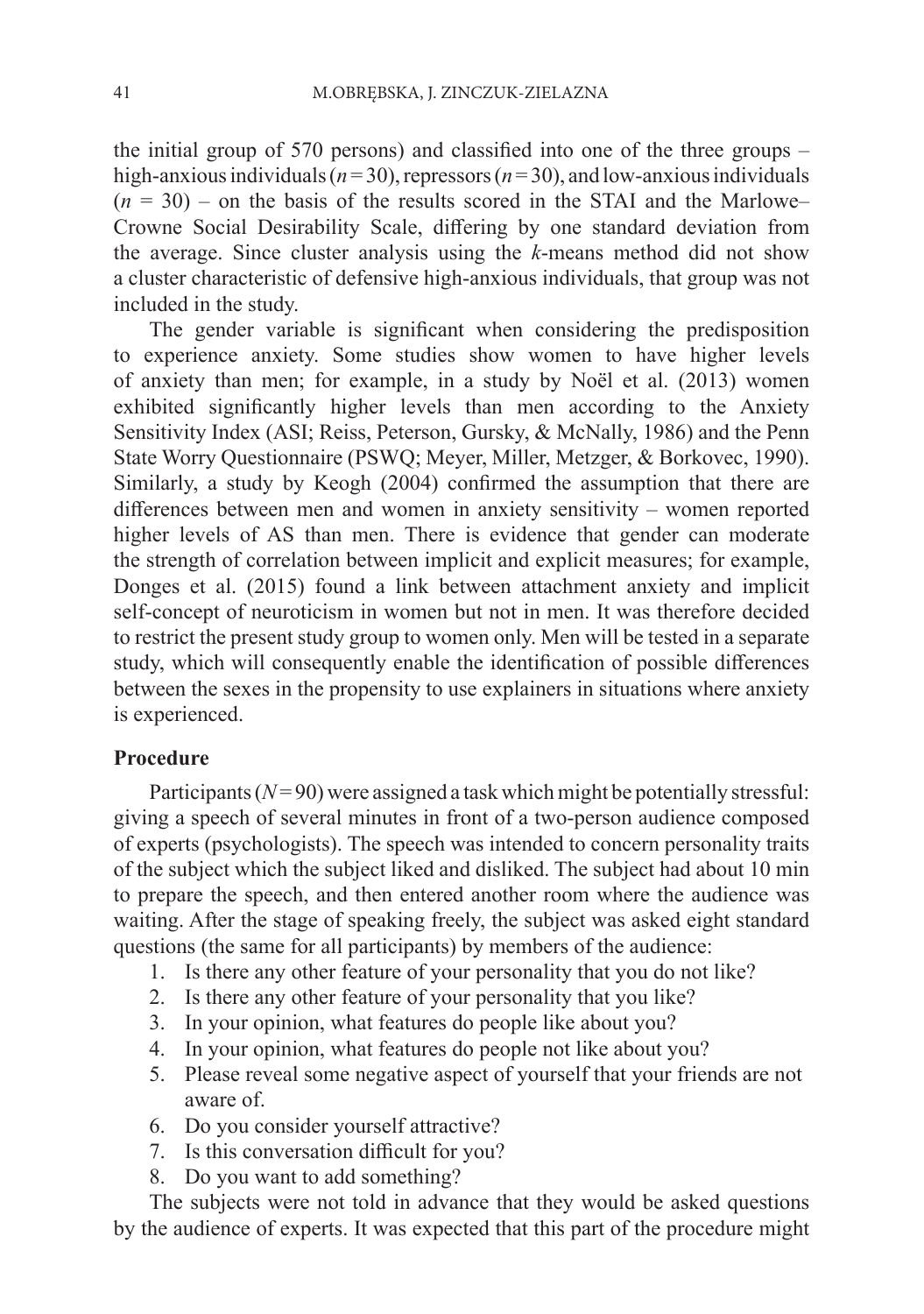lead to a fuller expression of the utterance patterns characteristic of the particular types of person, since the subjects would be constructing their utterances spontaneously without the possibility of prior consideration and preparation. The first four questions were requests for expansion on the topic of the subject's personality features, while Questions 5, 6, and 7 were constructed to be potentially embarrassing and thus stressful to the subject. The speech was recorded with the use of a digital video camera whose presence constituted another potentially distressing factor. All study participants were informed about the video-recording before the experiment and provided written consent.

### **Measuring techniques**

The texts of the recorded speeches were transcribed in the format used by the Transcriber program. A specially developed computer application automatically marked causal conjunctions and explainers in the copied texts. The study took into account those that are most frequent in the Polish language: *bo*, *ponieważ*, *gdyż*, *w związku z tym*, *w związku z czym*, *dzięki temu*, *dlatego że*, *z tego względu* [*because*, *as*, *since*, *in connection with that*, *thanks to this*, *that's why*, *because of that*] (Bąk, 1993). The marking automatically added by the software required manual verification, which was carried out by two specialists (academics with language doctorates) in consultation with each other.

## **Results**

The reliability of the questionnaires, measured using Cronbach's Alpha, was satisfactory:

- for the Spielberger et al. STAI as adapted to Polish by Wrześniewski et al. (2002),  $\alpha = .87$ ;
- for the Marlowe–Crowne Social Approval Scale as adapted to Polish by Siuta (1989),  $\alpha = .74$ .

The study calculated the proportion of causal conjunctions and explainers among all words used in the text, separately for each individual. Then the result was averaged within the three groups of individuals under study: low-anxious individuals, high-anxious individuals, and repressors. The obtained mean values and standard deviations are shown in Table 1.

| Group                    | <b>Mean values</b> | <b>Standard deviation values</b> |
|--------------------------|--------------------|----------------------------------|
| Low-anxious individuals  | 0.006              | 0.004                            |
| High-anxious individuals | 0.008              | 0.004                            |
| Repressors               | 0.015              | 0.008                            |

*Table 1.* Mean values and standard deviation for causal conjunctions and explainers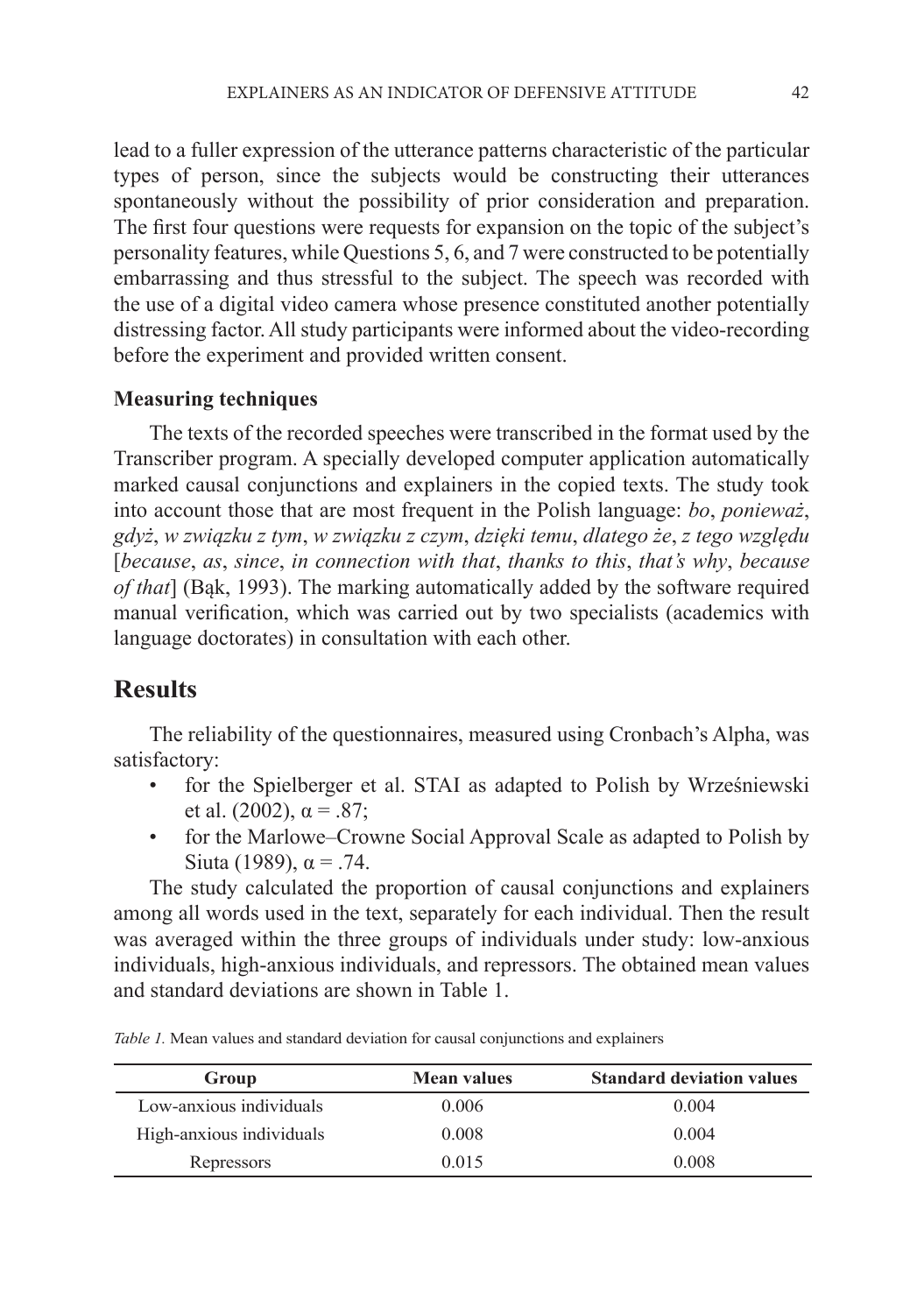

Mean values for particular groups are presented in Figure 2.

The highest number of causal conjunctions and explainers was recorded in the speech of repressors, and the lowest in the utterances of lowanxious individuals, which is consistent with the statement of hypothesis H1 pertaining to the differences in expressing causality between the examined groups. The differences between groups were significant:  $F(2, 87) = 20.18$ ,  $p < .001$ . The least homogeneous group, with the most dispersed results, was the repressors; the standard deviation values for the other groups proved to be the same.

Tukey's post hoc HSD test was used to determine the level of significance of the differences identified between the low-anxious group (la), the high-anxious group (ha), and the repressors (r). The results are given in Table 2; statistically significant results for  $p < .05$  are marked in bold.

| <b>Groups</b> | <b>Difference</b> | Lowerconfidence<br>interval | <b>Upperconfidence</b><br>interval | <b>Statistical</b><br>significance |
|---------------|-------------------|-----------------------------|------------------------------------|------------------------------------|
|               |                   |                             |                                    |                                    |
| r-la          | 0.009             | 0.005                       | 0.012                              | p < 0.001                          |
| ha-la         | 0.002             | $-0.001$                    | 0.006                              | $p = 0.284$                        |
| ha-r          | $-0.007$          | $-0.010$                    | $-0.003$                           | p < 0.001                          |

*Table 2.* The results of statistical significance for conjunctions and explainers

Statistically significant differences occurred between repressors and low- and high-anxious individuals. The calculated effect sizes point to a very strong relation between the variables  $(d > 1)$ . This means that there is a strong relationship between the inclination to repress and the frequency of use of causal conjunctions and explainers. The difference between low-anxious and highanxious individuals proved to be non-significant.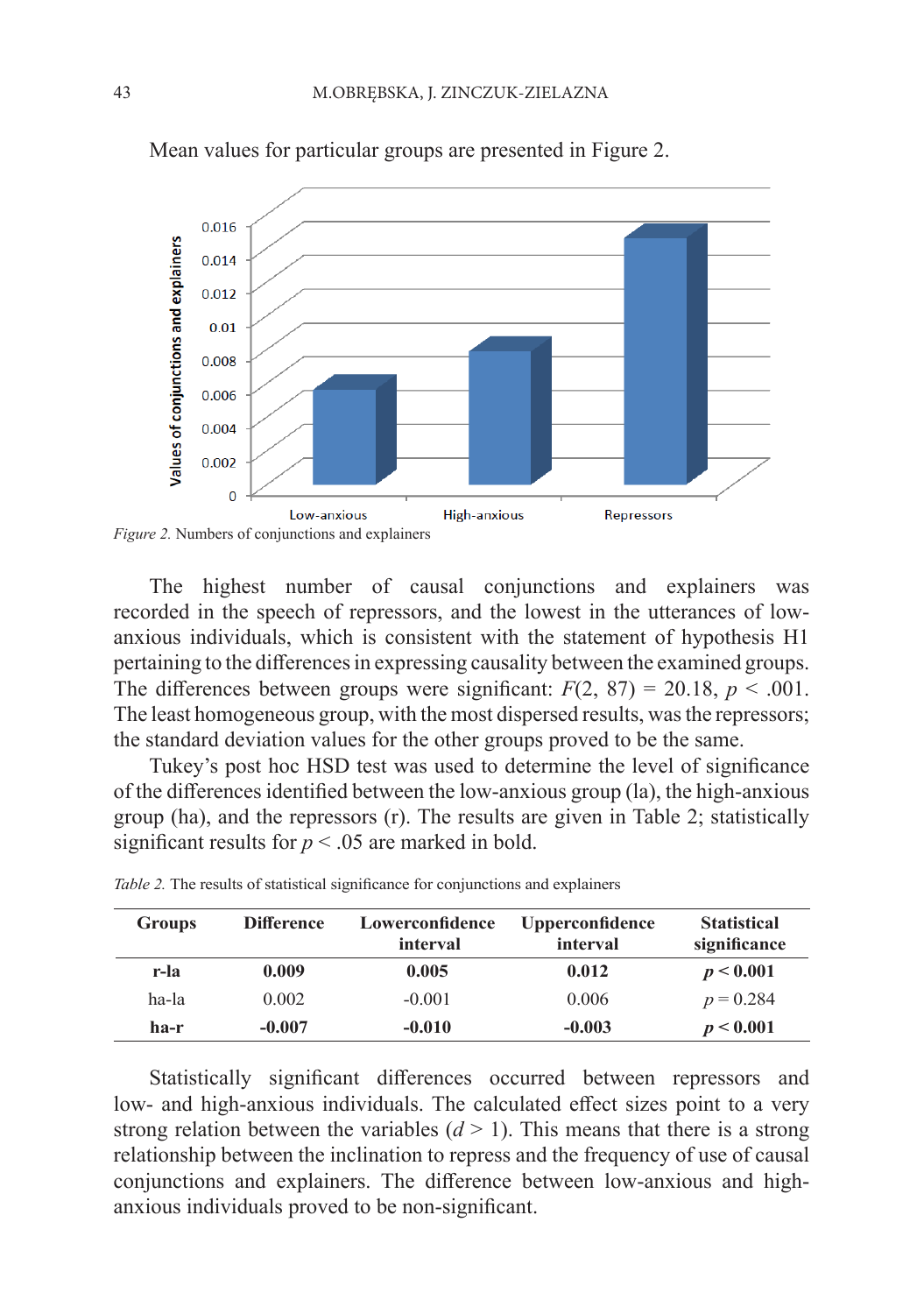## **Conclusions**

The results obtained in this study strongly confirm the hypothesis that there are differences in the frequency of use of causal conjunctions and explainers between repressors, high-anxious, and low-anxious individuals. Their number is highest in the utterances of repressors and lowest in the utterances of lowanxious individuals. The differences between the repressors and the other two groups are statistically significant, and the calculated effect sizes indicate a very strong relation between the variables.

The results of the experiment confirm the relationship between frequency of use of causal conjunctions and explainers and a high level of defensiveness, which was also observed by Weintraub and Aronson (1974) and Natale, Dahlberg, and Jaffe (1978). The highest rate of explainers occurred among repressors, who are characterised by an inclination to block the perception of a threat and to deny negative emotions; the lowest rate, on the other hand, was found among lowanxious individuals, who have a low level of anxiety and low defensiveness.

Weintraub (1989) and the other above-mentioned researchers assumed a dependence between the intensity of anxiety and defensiveness: the higher the level of anxiety, the higher the defensiveness and the more frequent the use of explainers. Natale et al. (1978) observed that when the intensity of anxiety decreased as a result of successful psychotherapy, there was also a decrease in the number of explainers in the patients' utterances. The present study shows that the dependence is not as simple as suggested in the above-mentioned work: experiencing anxiety itself does not lead to an increase in the frequency of use of explainers. In this experiment, the results of high-anxious individuals were not significantly different from those of low-anxious individuals.

## **Discussion**

The lack of insight into one's own emotional states during high anxiety arousal, characteristic for repressors, seems here to be crucial to understanding the structure and significance of the obtained results. These individuals, according to the results of Asendorph and Scherer (1983), display a low inclination to experience anxiety consciously, but at the same time show high anxiety through physiological and behavioural indicators. Similarly, in the present study repressors scored low results on a self-reporting scale of anxiety traits and high scores in the behavioural dimension of expressing causality. Denial of negative emotions, characteristic for repressors, makes it impossible to cope adequately with these emotions, which may result in defensive self-deception. Repressors experience physiological arousal and do not connect it with the state of anxiety, which may result in the need for rationalisation and a seeking of possible causes of their state of anxiety.

A similar cognitive mechanism for dealing with anxiety occurs in depressive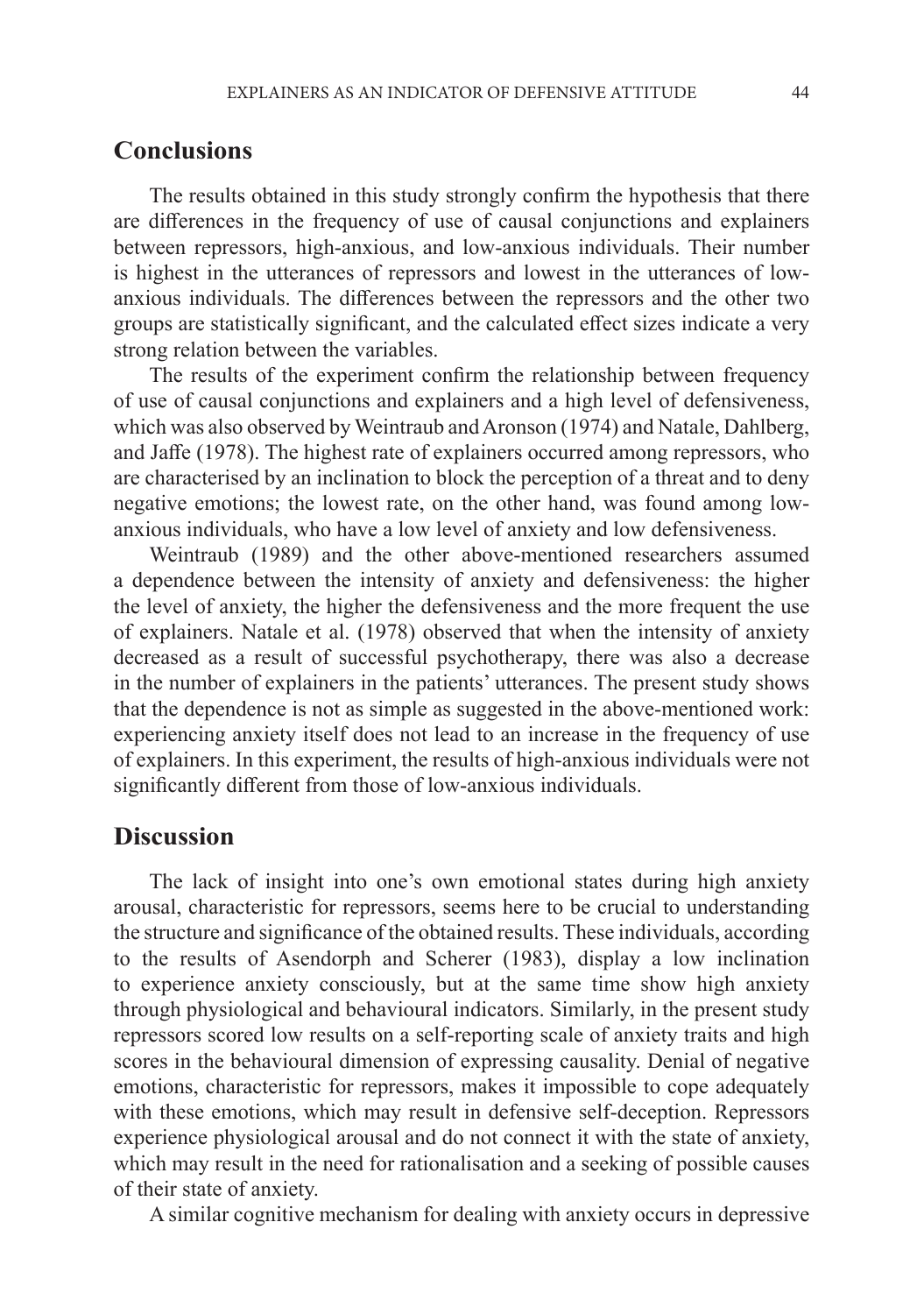states and anxiety disorders (Iqbal & Dar, 2015; Modini & Abbott, 2016; Young & Dietrich, 2015). Referring to depression, Nolen-Hoeksema et al. (1991, 1993, 2008) refer simply to "obsessive ruminations" which manifest themselves through, for example, a constant need to analyse the causes of the state. Our study has shown that the absence of insight into experienced emotions and a tendency to deny them and to perform defensive self-deception, characteristic for repressors, may further intensify the ruminative need to seek causes and explanations. In stressful situations (as in our experiment) repressors feel arousal but do not connect it with anxiety, perceiving themselves as low-anxiety individuals. It may be assumed that linguistic explainers reflect an unconscious attempt to understand the causes of the arousal. Consciousness of experienced anxiety makes it easier to understand it and to make rational attempts to deal with it; absence of such consciousness favours only rationalisations.

This result naturally requires verification and further research using a larger and more diverse sample, with the consideration of other variables such as depressiveness and the intensity of ruminations, verbal intelligence, extraversion and other personality traits. Another interesting direction of investigation would be to seek a dependence between lexical choices and state of anxiety, which could be examined with more objective methods such as physiological or behavioural indicators as in the Facial Action Coding System (Ekman & Friesen, 1978; Ekman, Friesen, & Hager, 2002). In addition, it would be profitable to analyse the different lexical indicators of anxiety that are described in the literature, which may be a good starting point for further empirical research and theoretical analyses.

## **References**

- Argaman, O. (2010). Linguistic markers and emotional intensity. *Journal of Psycholinguistic Research*, *39*(2), 89–99. doi: 10.1007/s10936-009-9127-1
- Asendorph, J. A., & Scherer, K. R. (1983). The discrepant repressor: Differentiation between low anxiety, high anxiety and repression of anxiety by autonomic-facial-verbal patterns of behavior. *Journal of Personality and Social Psychology*, *45*, 1334–1346. doi: 10.1037/0022-3514.45.6.1334
- Baumeister, R. F., & Cairns, K. J. (1992). Repression and self-presentation: When audiences interfere with self-deceptive strategies. *Journal of Personality and Social Psychology*, *62*(3), 651–662.
- Bąk, P. (1993). *Gramatyka języka polskiego* [*Polish Grammar*]. Warsaw: Wydawnictwo Wiedza Powszechna.
- Blanchard, D. C., & Blanchard, R. J. (2008). Defensive behaviors, fear and anxiety. In R. J. Blanchard, D. C. Blanchard, G. Griebel, & D. Nutt (Eds.), *Handbook of Anxiety and Fear* (Vol. 17, pp. 63–79). Amsterdam: Academic Press. doi:10.1016/S1569-7339(07)00005-7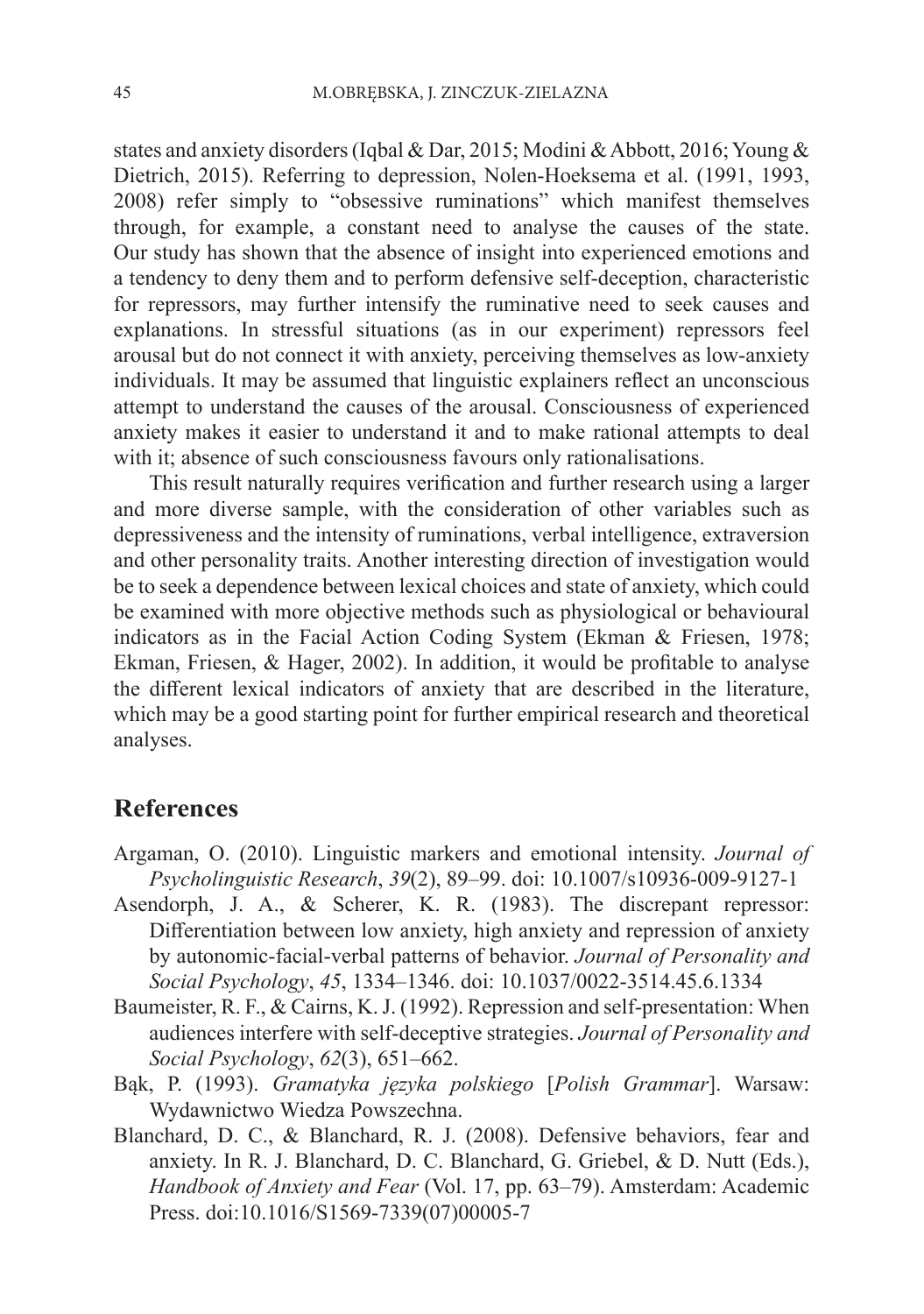- Brockmeyer, T., Zimmermann, J., Kulessa, D., Hautzinger, M., Bents, H., Friederich, H. C., Herzog, W., & Backenstrass, M. (2015). Me, myself, and I: Self-referent word use as an indicator of self-focused attention in relation to depression and anxiety. *Frontiers in Psychology*, *6*, 1564. doi: 10.3389/ fpsyg.2015.01564
- Bucci, W., & Freedman, N. (1981). The language of depression. *Bulletin of the Menninger Clinic*, *45*(4), 334–358.
- Crowne, D. P., & Marlowe, D. (1960). A new scale of social desirability independent of psychopathology. *Journal of Consulting Psychology*, *24*(4), 349–354. doi: 10.1037/h0047358
- Crowne, D. P., & Marlowe, D. A. (1964). *The approval motive: Studies in evaluative dependence*. New York, NY: Wiley. doi: 10.1016/0022- 4405(65)90048-8
- Derakshan, N., & Eysenck, M. W. (1997). Interpretive biases for one's own behavior and physiology in high-trait anxious individuals and repressors. *Journal of Personality and Social Psychology*, *73*(4), 816–825.
- Derakshan, N., & Eysenck, M. W. (2001a). Effects of focus of attention on experienced anxiety in high-anxious, low-anxious, defensive high-anxious, and repressor individuals. *Anxiety, Stress, & Coping*, *14*(3), 285–300.
- Derakshan, N., & Eysenck, M. W. (2001b). Manipulation of focus of attention and its effects on anxiety in high-anxious individuals and repressors. *Anxiety, Stress, & Coping*, *14*(2), 173–191.
- Derakshan N., Eysenck M. W., & Myers L. B. (2007). Emotional information processing in repressors: The vigilance avoidance theory. *Cognition & Emotion*, *21*(8), 1585–1614. doi: 10.1080/02699930701499857
- Donges, U. S., Jachmann, A., Kersting, A., Egloff, B., & Suslow, T. (2015). Attachment anxiety and implicit self-concept of neuroticism: Associations in women but not men. *Personality & Individual Differences*, *72*, 208–213. doi: 10.1016/j.paid.2014.08.043
- Ekman, P., & Friesen, W. V. (1978). *Facial Action Coding System (FACS): A technique for the measurement of facial actions.* Palo Alto, CA: Consulting Psychologists Press.
- Ekman, P., Friesen, W. V., & Hager, J. C. (2002). *Facial Action Coding System. The Manual on CD ROM*. Salt Lake City, UT: Research Nexus division of Network Information Research Corporation.
- Elwood, L. S., Wolitzky-Taylor, K., & Olatunji, B. O. (2012). Measurement of anxious traits: A contemporary review and synthesis. *Anxiety, Stress, & Coping*, *25*(6), 647–666. doi: 10.1080/10615806.2011.582949
- Ertel, S. (1986). Language, thought and culture: Toward a mergence of diverging problem fields. In I. Kurcz, G. W. Shugar, & J. H. Danks (Eds.), *Knowledge and Language* (pp. 139–163). Amsterdam: Elsevier Science Publishers.
- Gawda, B. (2007). *Ekspresja pojęć afektywnych w narracjach osób z osobowością antyspołeczną* [*Affective constructs expression in the narrations of people*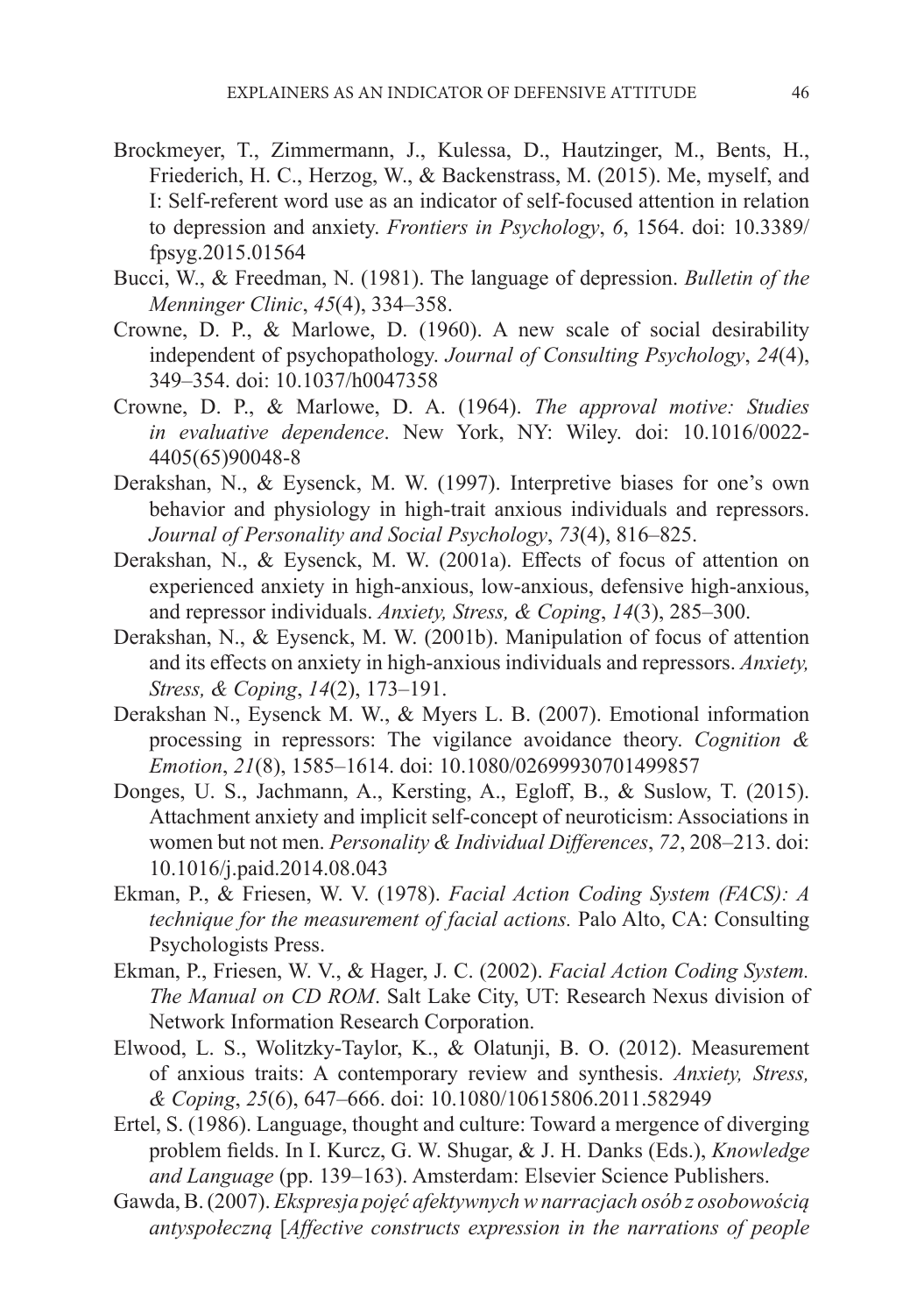*with antisocial personality*]. Lublin: Wydawnictwo Uniwersytetu Marii Curie-Skłodowskiej.

- Gottschalk, L. A. (2013). *Content Analysis of Verbal Behavior: New Findings and Clinical Applications*. New York, NY: Routledge.
- Gottschalk, L. A., Fronczek, J., & Bechtel, R. J. (2004). Defense mechanisms and hope as protective factors in physical and mental disorders. In G. Smith, J. G. Draguns, & W. Ehlers (Eds.), *Defense Mechanisms: Theoretical, Research and Clinical Perspectives* (pp. 453–476). Oxford: Elsevier Science Publishers. doi: 10.1016/S0166-4115(04)80045-1
- Iqbal, N., & Dar, K. A. (2015). Negative affectivity, depression and anxiety: Does rumination mediate the links? *Journal of Affective Disorders*, *181*(1), 18–23. doi: 10.1016/j.jad.2015.04.002
- Johnson, J. J. (2010). Beyond a shadow of doubt: The psychological nature of dogmatism. *The International Journal of Interdisciplinary Social Sciences*, *5*(3), 1833–1882.
- Kasl, S. V., & Mahl, G. F. (1965). The relationship of disturbances and hesitations in spontaneous speech to anxiety. *Journal of Personality and Social Psychology*, *1*(5), 425–433. doi: 10.1037/h0021918
- Keogh, E. (2004). Investigating invariance in the factorial structure of the anxiety sensitivity index across adult men and women. *Journal of Personality Assessment*, *83*(2), 153–160.
- Mahl, G. F. (1956). Disturbances and silences in the patient's speech in psychotherapy. *Journal of Abnormal Psychology*, *53*(1), 1–15. doi: 10.1037/ h0047552
- Mahl, G. F. (1987a). *Everyday Disturbances of Speech*. New York, NY: Plenum Press.
- Mahl, G. F. (1987b). *Explorations in Nonverbal and Vocal Behavior*. Hillsdale, NJ: Lawrence Erlbaum Associates.
- Modini, M., & Abbott, M. J., (2016). A comprehensive review of the cognitive determinants of anxiety and rumination in social anxiety disorder. *Behaviour Change*, *33*(3), 150–171. doi: 10.1017/bec.2016.10
- Meyer, T. J., Miller, M. L., Metzger, R. L., & Borkovec, T. D. (1990). Development and validation of the Penn State Worry Questionnaire. *Behaviour Research and Therapy*, *28*, 487–495. doi: 10.1016/0005-7967(90)90135-6
- Myers, L. B. (2000). Identifying repressors: A methodological issue for health psychology. *Psychology and Health*, *15*(2), 205–214.
- Myers, L. B. (2010). The importance of the repressive coping style: Findings from 30 years of research. *Anxiety, Stress, & Coping*, *30*(1), 3–17. doi: 10.1080/10615800903366945
- Natale, M., Dahlberg, C. C., & Jaffe, J. (1978). The relationship of defensive language behavior in patient monologues to the course of psychoanalysis. *Journal of Clinical Psychology*, *34*(2), 466–470.
- Newton, T. L., & Contrada, R. J.,(1992). Repressive coping and verbal-autonomic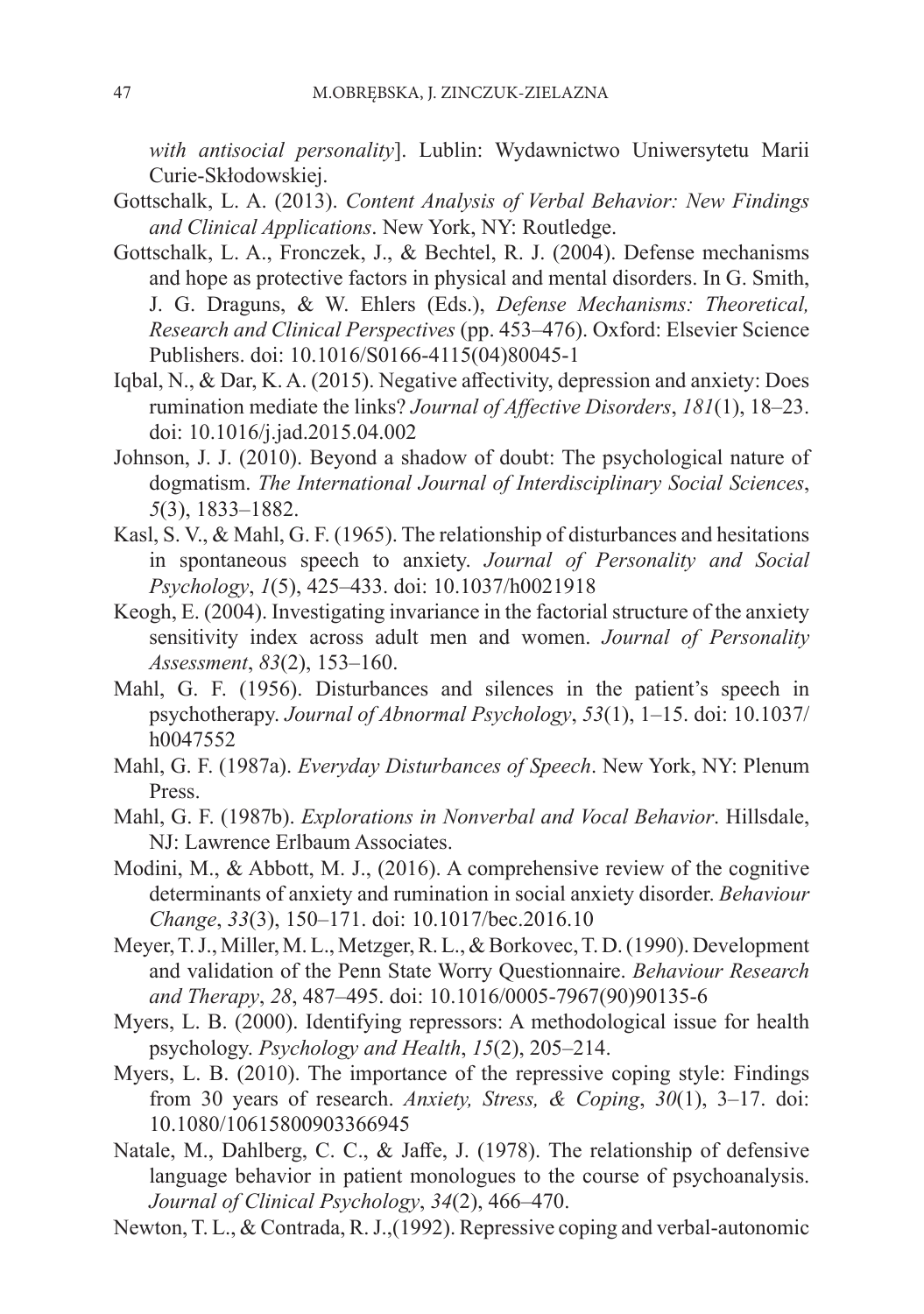response dissociation: The influence of social context. *Journal of Personality and Social Psychology*, *62*(1), 159–167.

- Noël, V. A., Lewis, K., Francis, S. E., & Mezo, P. G. (2013). Relationships between the multiple dimensions of anxiety sensitivity and symptoms of anxiety and depression in men and women. *Journal of Cognitive and Behavioral Psychotherapies*, *13*(2), 333–353.
- Nolen-Hoeksema, S. (1991). Responses to depression and their effects on the duration of depressive episodes. *Journal of Abnormal Psychology*, *100*(4), 569–582.
- Nolen-Hoeksema, S., & Morrow, J. (1993). Effects of rumination and distraction on naturally occurring depressed mood. *Cognition and Emotion*, *7*, 561–570. doi: 10.1080/02699939308409206
- Nolen-Hoeksema, S., Wisco, B. E., & Lyubomirsky, S. (2008). Rethinking rumination. *Perspectives on Psychological Science*, *3*(5), 400–442. doi: 10.1111/j.1745-6924.2008.00088.x
- Obrębska, M., & Obrębski, T. (2007). Lexical and grammatical analysis of schizophrenic patients' language: A preliminary report. *Psychology of Language and Communication*, *11*(1), 63–72.
- Obrębska, M., & Zinczuk-Zielazna, J. (2016). Style radzenia sobie z bodźcami zagrażającymi a częstość użycia partykuł w wypowiedziach jako wskaźnik lęku w sytuacji społecznej ekspozycji [Styles of coping with threatening stimuli and frequency of the use of particles in speech as an indicator of anxiety in a situation of public exposure]. *Socjolingwistyka*, *30*, 261–275.
- Pennebaker, J. W., Mehl, M. R., & Niederhoffer, K. (2003). Psychological aspects of natural language use: Our words, our selves. *Annual Review of Psychology*, *54*(1), 547–577.
- Perkins, A. M., Inchley-Mort, S. L., Pickering, A. D., Corr, P. J., & Burgess, A. P. (2012). A facial expression for anxiety. *Journal of Personality and Social Psychology*, *102*(5), 910–924.
- Rappaport, E. (1978). The effects of dogmatism and anxiety on changes in religious identification. *The Journal of Social Psychology*, *104*(1), 141–142. doi: 10.1080/00224545.1978.9924049
- Rappaport, E. (1979). Effects of dogmatism on state anxiety during the analysis and synthesis of new beliefs. *Journal of Personality Assessment*, *43*(3), 284– 288.
- Redfering, D. L. (1979). Relationship between attitudes toward feminism and levels of dogmatism, achievement and anxiety. *The Journal of Psychology*, *101*(2), 297–304.
- Reiss, S., Peterson, R. A., Gursky, D. M., & McNally, R. J. (1986). Anxiety sensitivity, anxiety frequency and the predictions of fearfulness. *Behaviour Research and Therapy*, *24*, 1–8. doi: 10.1016/0005-7967(86)90143-9
- Rokeach, M. (1960). *The open and closed mind. Investigation into nature of belief systems and personality systems*. New York, NY: Basic Books.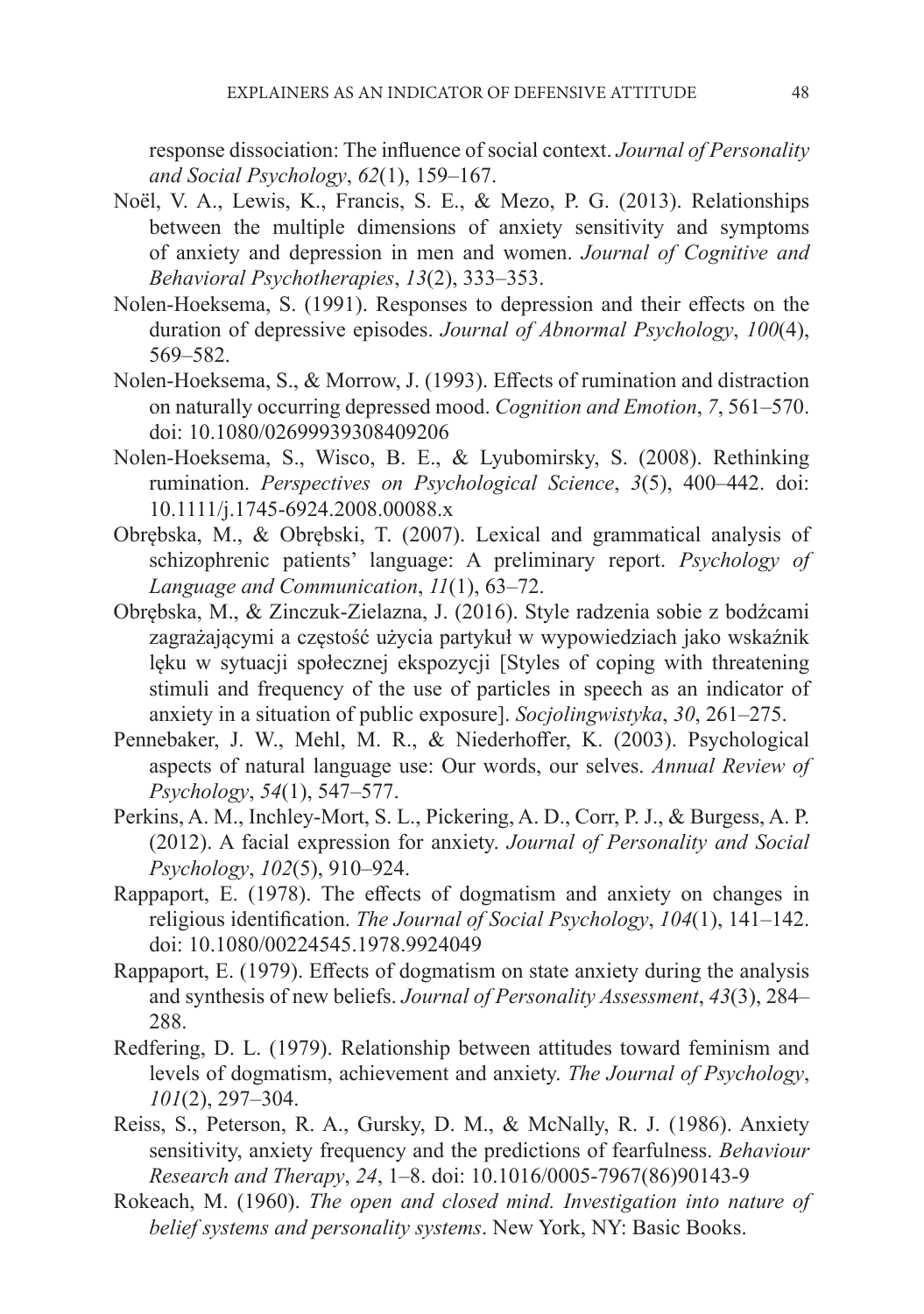- Saunders, T. R. (1974). Effects of trait anxiety on noncontent verbal behavior in a standardized interview. *Journal of Clinical Psychology*, *30*(2), 137–142.
- Siuta, J. (1989). Zmienna aprobaty społecznej w badaniach nad zjawiskami hipnotycznymi [Social approval variable in studies of hypnotic phenomena]. *Zeszyty Naukowe UJ*, *5*, 131–141.
- Spielberger, C. D., Gorsuch, R. L., Lushene, R. E., Vagg, P. R., & Jacobs, G.A. (1983). *Manual for the State–Trait Anxiety Inventory: STAI (Form Y2)*. Palo Alto, CA: Consulting Psychologists Press.
- Temple, R. O., & Cook, E. W. (2007). Anxiety and defensiveness: Individual differences in affective startle modulation. *Motivation & Emotion*, *31*(2), 115–123. doi: 10.1007/s11031-007-9062-0
- Weinberger, D. A., & Davidson, M. N. (1994). Styles of inhibiting emotional expression: Distinguishing repressive coping from impression management. *Journal of Personality*, *62*(4), 587–613. doi: 10.1111/j.1467-6494.1994. tb00310.x
- Weinberger, D. A., Schwartz, G. E., & Davidson, R. J. (1979). Low-anxious, highanxious, and repressive coping styles. Psychometric patterns and behavioral and physiological responses to stress. *Journal of Abnormal Psychology*, *88*(4), 369–380. doi: 10.1037/0021-843X.88.4.369
- Weintraub, W. (1989). *Verbal Behavior in Everyday Life*. New York, NY: Springer.
- Weintraub, W., & Aronson, H. (1974). The application of verbal behavior analysis to the study of psychological defense mechanisms. *Archives of General Psychiatry*, *30*(3), 297–300.
- Wrześniewski, K., Sosnowski, T., & Matusik, D. (2002). *Inwentarz Stanu i Cechy Lęku STAI*. [STAI, State–Trait Anxiety Inventory]. Warszawa: Pracownia Testów Psychologicznych PTP.
- Young, C. C., & Dietrich, M. S. (2015). Stressful life events, worry and rumination predict depressive and anxiety symptoms in young adolescents. *Journal of Child and Adolescent Psychiatric Nursing*, *28*(1), 35–42. doi: 10.1111/ jcap.12102
- Zinczuk J. (2008). Koherencja komponentów reakcji emocjonalnej a style radzenia sobie z bodźcami zagrażającymi – raport z badań [Coherence of Components of Emotional Reaction and Styles of Coping with Threatening Stimuli]. *Psychologia – Etologia – Genetyka*, *17*, 59–88.
- Zinczuk, J., & Draheim, S. E. (2009). Represywny styl radzenia sobie z bodźcami zagrażającymi a samooszukiwanie [The repressive style of coping with threatening stimuli vs self-deception]. *Czasopismo Psychologiczne*, *15*(1), 23–41.
- Zinczuk-Zielazna, J., & Obrębska, M. (2016). Styles of coping with threatening stimuli and level of dogmatism in texts as an indicator of anxiety in situations of social exposure. *Polish Psychological Bulletin*, *47*(4), 402–411.
- Zimbardo, P. G., Mahl, G. F. & Barnard, J. W. (1963). The measurement of speech